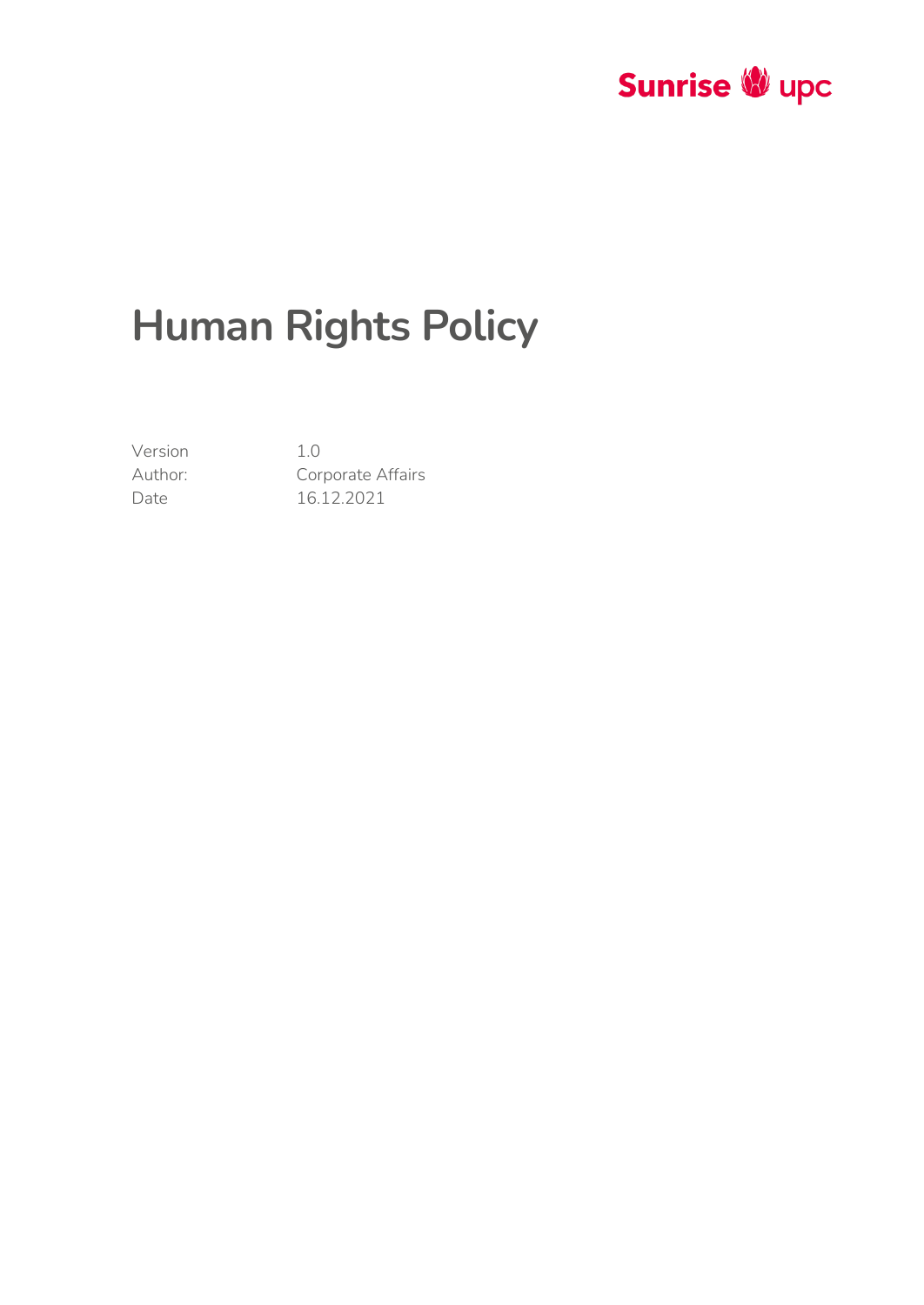

## **Contents**

| $\mathbf{1}$   | Scope of application                          | 3              |
|----------------|-----------------------------------------------|----------------|
| $\overline{2}$ | Goal                                          | 3              |
| 3              | Legal basis and commitment                    | 3              |
| 4              | <b>Measures</b>                               | 3              |
| 4.1            | Awareness and training                        | $\overline{4}$ |
| 4.2            | Complaints procedure and remedy of grievances | $\overline{4}$ |
| 4.3            | Reporting and reviewing                       | $\overline{4}$ |
| 5              | <b>Suppliers</b>                              | $\overline{4}$ |
| 6              | <b>Effective date</b>                         | 5              |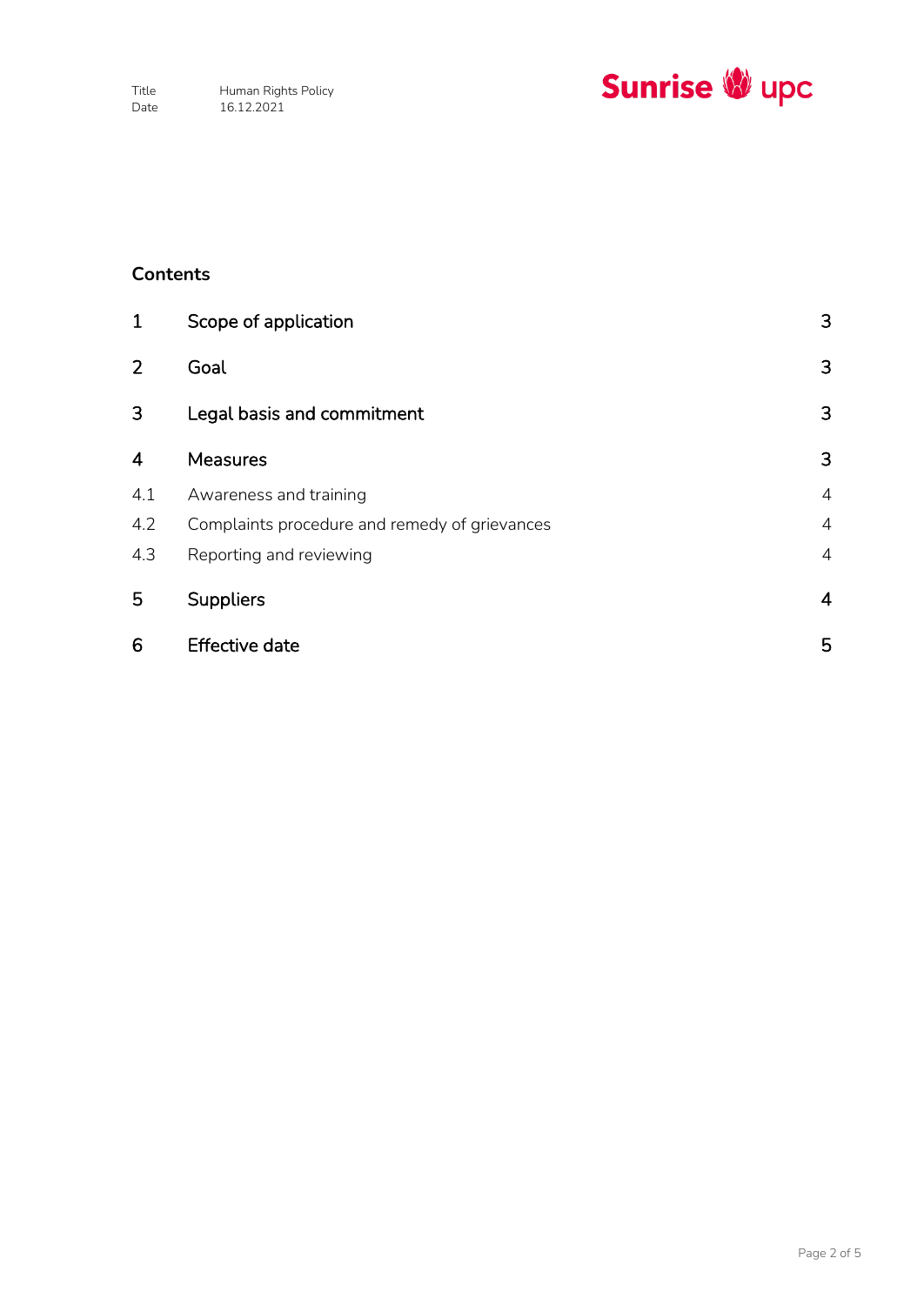

### <span id="page-2-0"></span>1 Scope of application

This policy applies to all employees, members of the Management Board, business partners and other representatives of Sunrise UPC LLC and its subsidiaries to which this policy has been declared applicable (hereinafter referred to as «Sunrise UPC»).

## <span id="page-2-1"></span>2 Goal

Sunrise UPC is committed to safeguarding human rights. As the basis of its corporate culture, Sunrise UPC firmly believes that the safeguarding of human rights is an indispensable prerequisite for sustainable economic and social development that benefits everyone.

#### <span id="page-2-2"></span>3 Legal basis and commitment

As a Swiss company, Sunrise UPC is guided by the human rights laid down in the Swiss Federal Constitution, the European Convention on Human Rights, and UN Covenant I and II.

Sunrise UPC is committed to protecting the fundamental human rights of its employees, customers and suppliers, including protection of human dignity, equal rights, the right to life and personal freedom, protection of children and young people, protection of privacy, freedom of belief and conscience and freedom of expression, assembly and association.

The commitment of Sunrise UPC to human rights is based on the UN Guiding Principles on Business and Human Rights and the international human rights principles contained in the Universal Declaration of Human Rights, including the International Charter of Human Rights and the ILO Declaration on Fundamental Principles and Rights at Work.

#### <span id="page-2-3"></span>4 Measures

Sunrise UPC expects its employees, as well as members of the Management Board and the Board of Directors, to comply with all current legislation, rules and regulations at all times (Liberty Global Code of Conduct).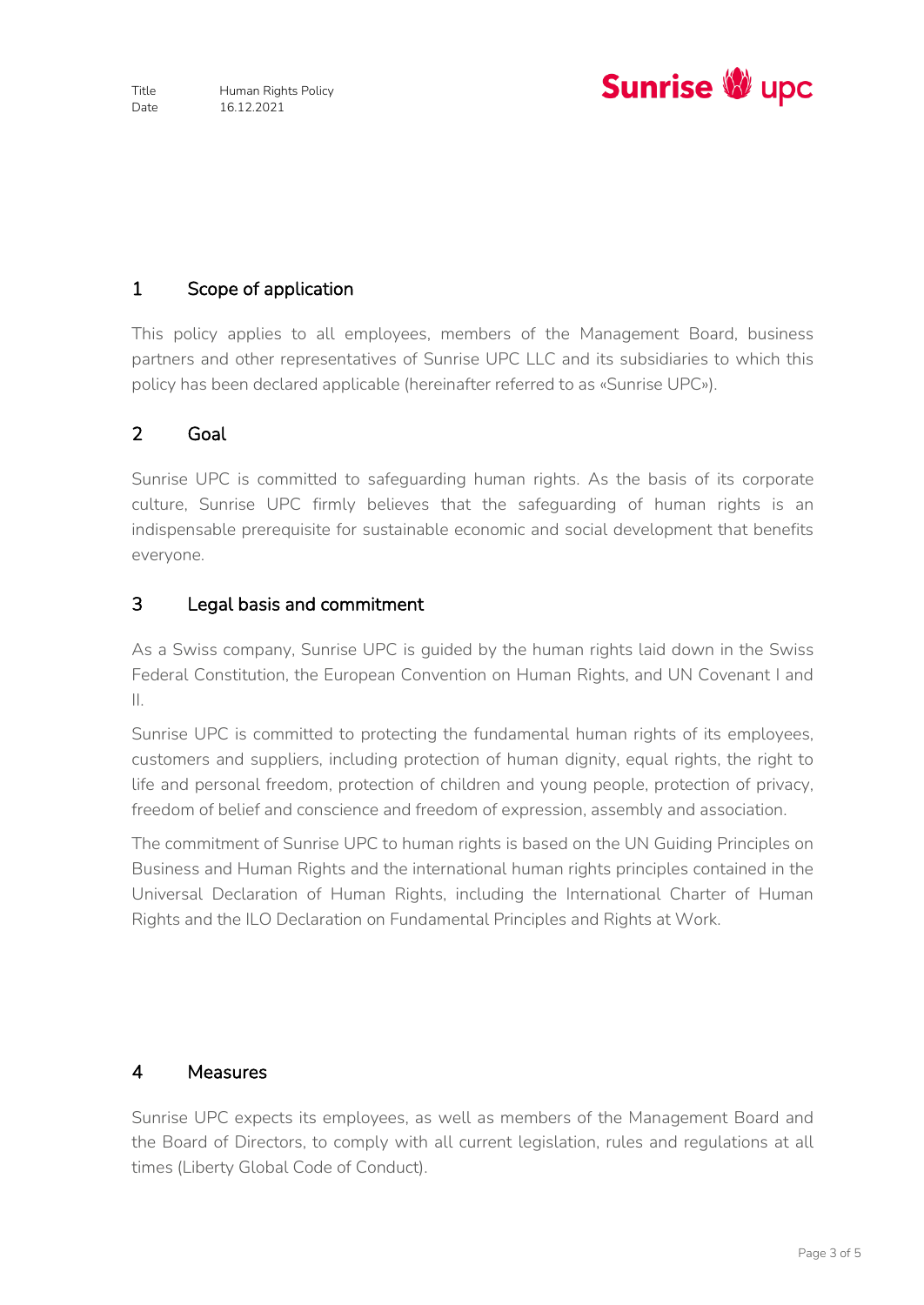

#### <span id="page-3-0"></span>4.1 Awareness and training

Employees and members of the Management Board are regularly made aware of the values of Sunrise UPC (bold, passionate, one) and the Liberty Global Code of Conduct. Every year, all employees and members of the Management Board must complete an online training course on the Code of Conduct.

#### <span id="page-3-1"></span>4.2 Complaints procedure and remedy of grievances

Employees can file a report via an external whistleblowing portal if an action does not seem right to them: e.g., an incident that violates laws (fraud, theft, etc.) or internal rules (regulations, policies); behavior that is discriminatory, offensive or simply inconsistent with the employee's sense of ethics. Reports can also be made anonymously. In addition, employees have the option of contacting their employee representative or the responsible HR Business Partner. If an employee feels discriminated against, they are also entitled to the procedure stipulated by the Diversity and Anti-Discrimination Regulations.

Customers, suppliers and other contract partners can also report misconduct via the whistleblowing portal.

The respective body then decides which measures are necessary and which entities should be involved in order to support the individual concerned and to investigate the matter.

#### <span id="page-3-2"></span>4.3 Reporting and reviewing

Every month, Sunrise UPC informs the parent company Liberty Global in anonymized form of all possible violations (substantiated and unsubstantiated) of the Code of Conduct by employees or contractual partners acting on behalf of Sunrise UPC as well as the investigative steps taken and any resulting consequences («Allegation Reporting»). If the Allegation Reporting analysis identifies an increased need for action, the necessary measures will be defined by Liberty Global in coordination with the responsible bodies within Sunrise UPC.

In addition, the Allegation Reporting and the resulting measures are reviewed once a year by an external auditor to determine their effectiveness and possible risks.

#### <span id="page-3-3"></span>5 Suppliers

Sunrise UPC suppliers are contractually obliged to comply with the Liberty Global Code of Conduct, the Anti-Corruption Policy, the Responsible Procurement Policy and the Supply Chain Principles.

These principles are based on the ILO Declaration on Fundamental Principles and Rights at Work, the Universal Declaration of Human Rights and the UK Modern Slavery Act.